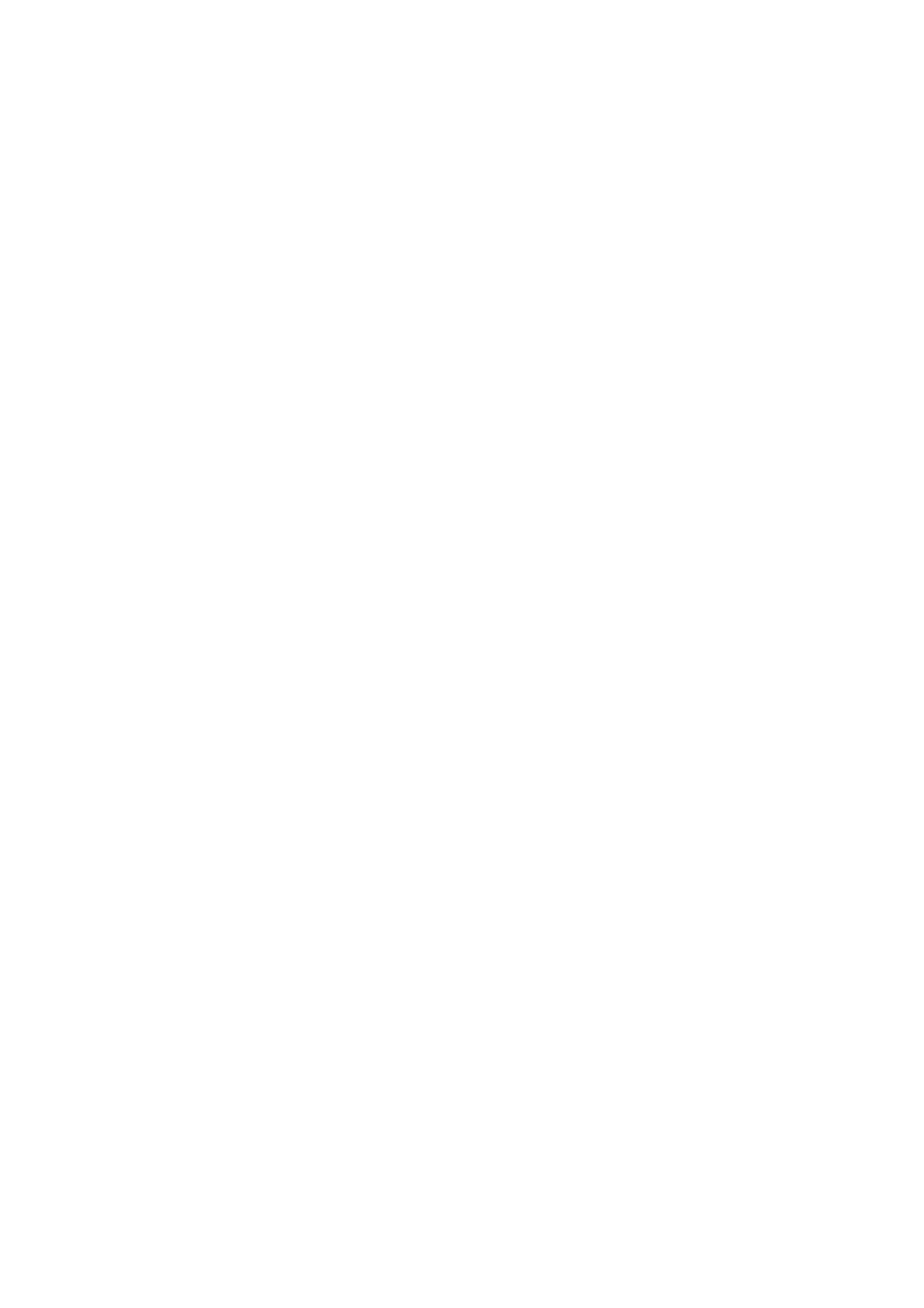# Participatory Educational Research (PER)

# ISSN: 2148-6123

Double Blind Peer Review International Academic Journal

Volume 9, Issue 4 July 2022

Indexed in Eric, Scopus, Ebsco, Turkish Educational Index, Idealonline, Sicilit, Rootindex, Asos Index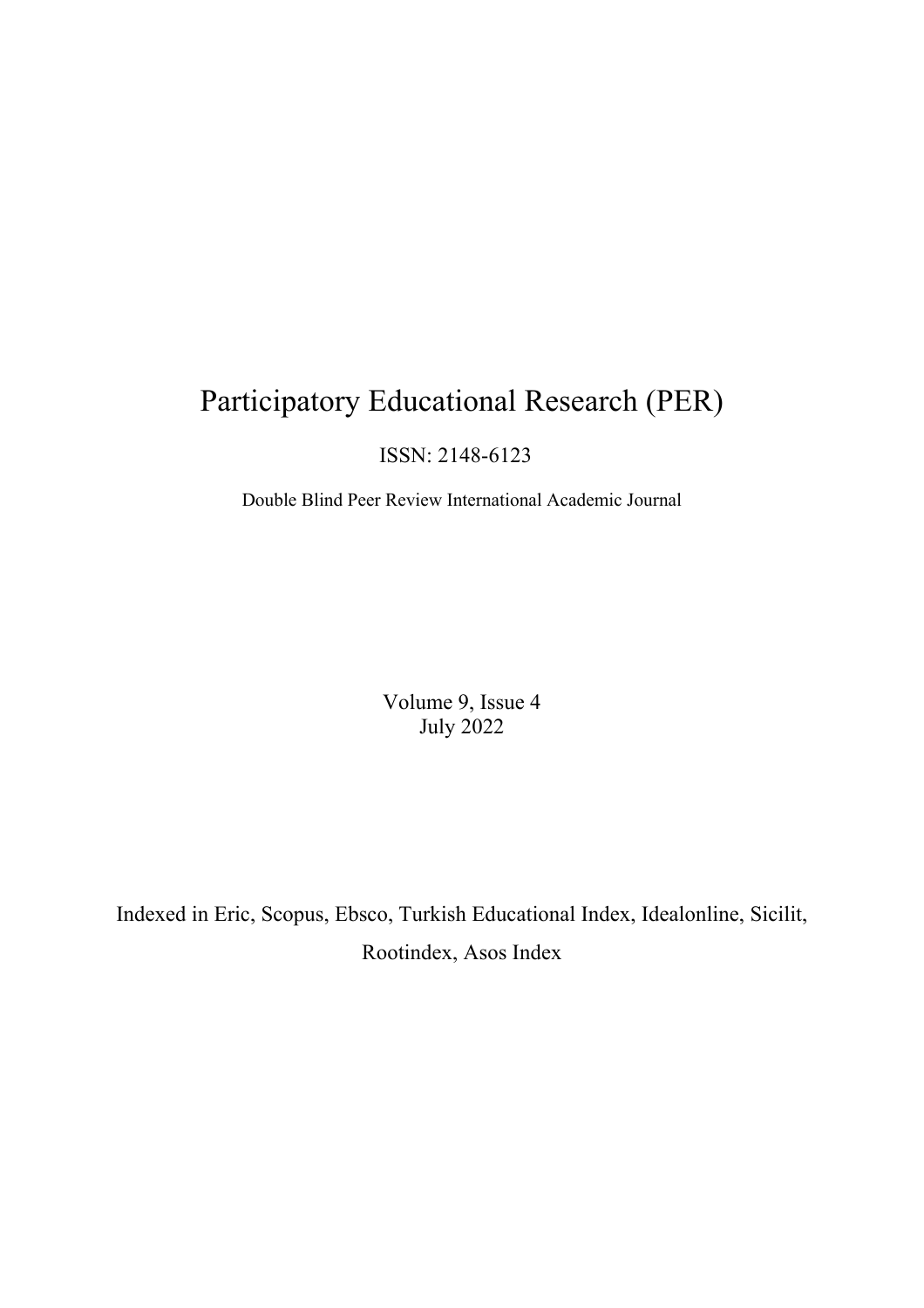### **OWNER & PUBLISHER**

Dr. Özgen KORKMAZ Amasya Unversity, Technology Faculty, Department of Computer Engineering Amasya/Turkey

Dr. Recep ÇAKIR

Amasya Unversity, Education Faculty, Department of Computer Education and Instructional Technology Amasya/Turkey

### **EDITOR IN CHIEF**

Dr. Özgen KORKMAZ (Amasya University, Instructonal Technology, Turkey)

### **EDITORS**

Dr. Recep ÇAKIR (Amasya University,Instructonal Technology , Turkey)

Dr. Norma NEL (University of South Africa, Educational Psychology, South Africa)

Dr. Norma ROMM (University of South Africa, Adult Basic Education and Youth Development, South Africa)

Dr. Emrah AKMAN (Ordu University, Turkey)

- Dr. Pınar AYYILDIZ (Ankara Medipol University, Turkey)
- Dr. Volkan KUKUL (Amasya University, Turkey)

### **LANGUAGE EDITOR**

Dr. Pınar AYYILDIZ (Ankara Medipol University)

### **PUBLICATION EDITOR**

Lec. S. Serkan TAN (Amasya University, Turkey)

### **EDITORIAL BOARD**

Dr. Ahmet MAHİROĞLU (Gazi University, Turkey) Dr. Aykut Emre BOZDOĞAN (Gaziosmanpaşa University, Science Education, Turkey) Dr. Buket AKKOYUNLU (Hacettepe University, Turkey) Dr. Chi-Jen HUANG (National Chiayi University, Taiwan) Dr. Dimiter G. VELEV (University of National and World Economy, Bulgaria) Dr. Dragana Martinovic (University of Windsor, Canada) Dr. Deniz DERYAKULU (Ankara University, Turkey) Dr. Dorian Stoilescu (University of Western Sydney NSW, Australia) Dr. Ertuğrul USTA (Necmettin Erbakan University, Instructional Technology, Turkey) Dr. Fok PING-KWAN (Hong Kong Institute of Education, Hong Kong) Dr. Gail CARUTH (Texas A&M University-Commerce, USA) Dr. Hafize KESER (Ankara University, Turkey) Dr. Halil İbrahim YALIN (Gazi University, Turkey) Dr. Hsueh-hua CHUANG (National Sun Yat-sen University, Taiwan) Dr. H. Ferhan ODABAŞI (Anatolia University, Turkey) Dr. Helen R. ABADIANO (Central Connecticut State University, USA) Dr. Esteban Vazquez Cano (Universidad Nacional de Educación a Distancia, Spain) Dr. Inés LOZANO-CABEZAS (University of Alicante, Spain) Dr. Janet MCINTYRE(Flinders University Adelaide Area, Australia) Dr. Javier Fombona CADAVIECO (Universidad de Oviedo, Spain) Dr. Jeffrey L. DEREVENSKY (McGill University, Canada) Dr. Jeonghee NAM (Pusan National University, Korea) Dr. John HAMMOND (University of Canberra, Australia) Dr. José GIJON PUERTA (Universidad de Granada, Spain) Dr. Kristóf FENYVESI (University of Jyväskylä, Finland) Dr. Ldm Lebeloane (University of South Africa, South Africa) Dr. Linpu WANG (Zhejiang International Studies University, China) Dr. Maria Angeles Pascual Sevillano (Universidad de Oviedo, Spain) Dr. Marcos Jesús IGLESIAS-MARTINEZ (University of Alicante, Spain) Dr. Margaret MURUGAMI (Kenyatta University, Kenya) Dr. Michelle FINESTONE (University of Pretoria, South Africa) Dr. Mike DIBOLL (University of Sussex, UK) Dr. Mary C. HERRING (University of Northern Iowa, USA) Dr. Mitchell BECK (Central Connecticut State University, USA) Dr. Murat GUNEL (TED University, Turkey) Dr. Oktay AKBAŞ (Kırıkkale University, Turkey) Dr. Oluyemi STEPHENS (University of South Africa, South Africa)

Dr. Orhan KARAMUSTAFAOĞLU (Amasya University, Turkey)



*Participatory Educational Research (PER)*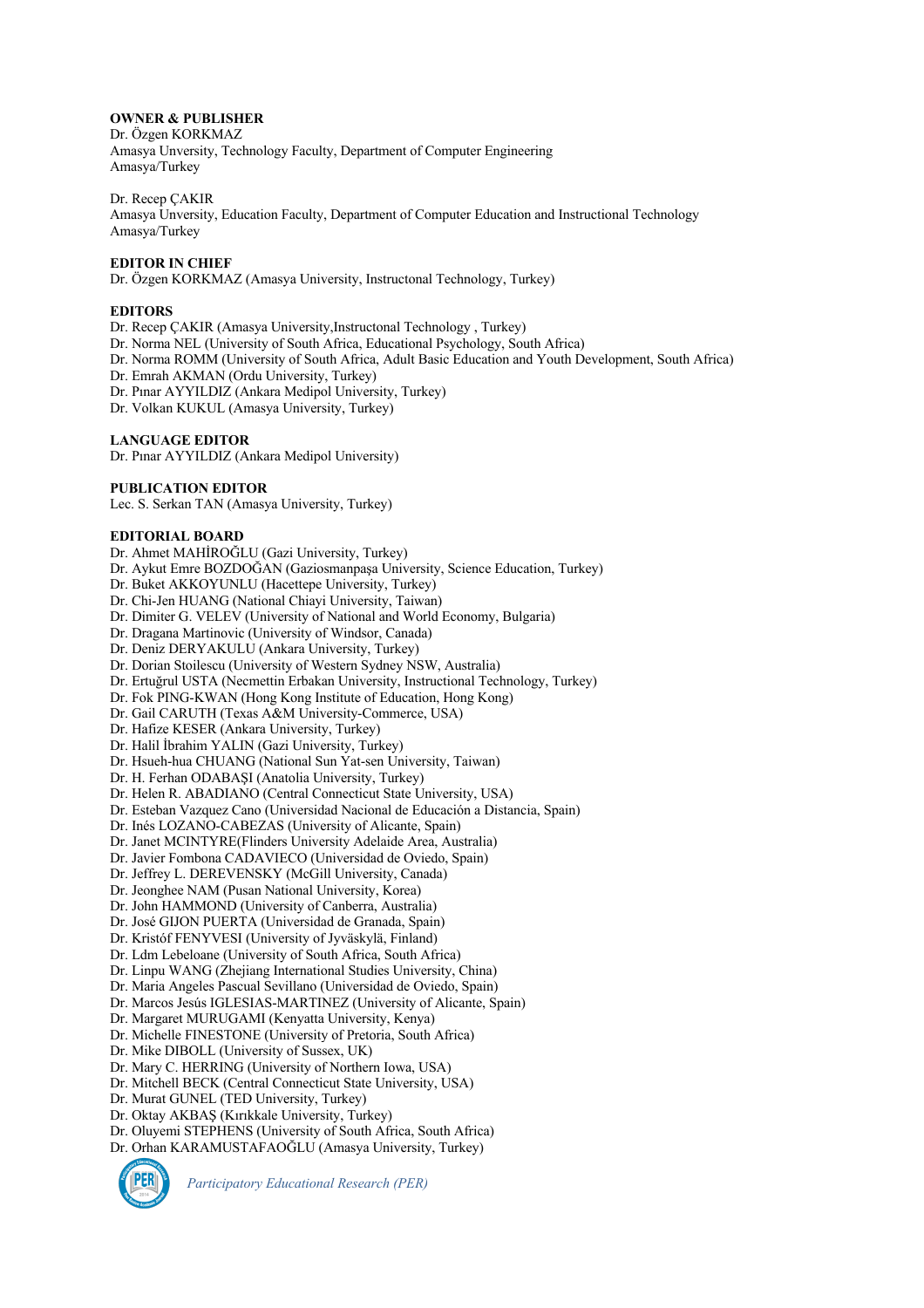Dr. Petra ENGELBRECHT (Canterbury Christ Church University, UK).

Dr. Pieter Hertzog dU TOIT (University of Pretoria, South Africa).

Dr. Raymond LEBLANC (University of Ottawa, Canada)

Dr. Rachel OUTHRED (Oxford Policy Management, UK)

Dr. Revathy PARAMESWARAN (P.S. Senior Secondary school, India)

Dr. Ruth Gannon COOK (DePaul University, USA)

Dr. Soner M. ÖZDEMİR (Mersib University, Turkey)

Dr. Sofia D. ANASTASIADOU (University of West Macedonia, Greece)

Dr. Steve SHARRA (Michigan State University, USA)

Dr. Susana Agudo Prado (Universidad de Oviedo, Spain)

Dr. Süleyman YAMAN (Ondokuz Mayıs University,Turkey)

Dr. Ufuk KARAKUŞ (Gazi University, Tu4key)

Dr. Veronica McKay (University of South Africa, South Africa)

Dr. Yurdal DİKMENLİ (Ahi Evran University, Kırşehir)

Dr. Zsolt LAVICZA (Cambridge University, UK)

### **REVIEWER OF THE ISSUE**

Ali Fuat YENİÇERİOĞLU (Kocaeli Un, Turkey) Ali ÖZKAYA (Akdeniz Un, Turkey) Arzu AKAR GENÇER (Kırklareli Un, Turkey) Aykut Emre BOZDOĞAN (Gaziosmanpaşa Un, Turkey) Ayşe KALYON (Trabzon Un, Turkey) Ayşe KIZILDAĞ (Aksaray Un, Turkey) Bahadır KILCAN (Gazi Un, Turkey) Begümhan YÜKSEL (Akdeniz Un, Turkey) Berkan ÇELİK ( Van Yüzüncü Yıl Un, Turkey) Bülent AKBABA (Gazi Un, Turkey) Bülent AKSOY (Gazi Un, Turkey) Canan LAÇİN ŞİMŞEK (Sakarya Un, Turkey) Ceren BAŞTEMUR KAYA (Nerşehir Un, Turkey) Cezmi ÜNAL (Gaziosmanpaşa Un., Turkley) Cheng Meng CHEW (Universiti Sains, Malaysia) Çağrı ÖZTÜRK DEMİRBAŞ (Ahi Evran Un, Turkey) Daniela POPA (Transilvania University of Brasov, Romania) Davut ELMACI (Amasya Un, Turkey) Demet BATMAN (Trabzon Un, Turkey) Derya BAŞER (Abant İzzet Baysal Un, Turkey) Duygu ALBYRAK (İhsan Doğramacı Bilkent Un, Turkey) Ecenaz ALEMDAĞ (Trabzon Un, Turkey) Elif KEMALOĞLU ER (Adana Alpaslan Türkeş Science and Technology Un, Turkey) Emrah SOYKAN (Near East University, TRNC) Erkan GÖKTAŞ (Selçuk Un, Turkey) Esin AVCI (Giresun Un, Turkey) Esra Benli ÖZDEMİR (Ministry of National Education, Turkey) Esra YECAN (Pamukkale Un, Turkey) Fatih TÜRKAN (Muş Alpaslan Un, Turkey) Fatma ALTUN (Trabzon Un, Turkey) Ferdi BAHADIR (Erzincan Binali Yıldırım Un, Turkey) Ferhat KARAKAYA (Yozgat Bozok Un, Turkey)

Feride KARACA (Marmara Un, Turkey) Gamze ERDEM COŞGUN (Amasya Un, Turkey) Gönül Türkan DEMİR (Amasya Un., Turkey) Hakan GÜLDAL (Trakya Un, Turkey) Hasan Hüseyin MUTLU (Ordu Un, Turkey) Hatice DARGA (Mehmet Akif Ersoy Un, Turkey) Hüseyin ÇALIŞKAN (Sakarya Un, Turkey) Kemal BAYTEMİR (Amasya Un, Turkey) Mehmet DÖNMEZ (Metu, Turkey) Meltem AKIN KÖSTERELİOĞLU (Amasya Un, Turkey) Mete Yusuf USTABULUT (Presidency, Turkey) Mustafa ÜREY (Karadeniz Technical Un, Turkey) Mücahit ÖZTÜRK (Aksaray Un, Turkey) Müge AKBAĞ (Marmara Un, Turkey) Mükerrem AKBULUT TAŞ (Çukurova Un, Turkey) Nilüfer ATMAN USLU (Manisa Celal Bayar Un, Turkey) Orhan CURAOĞLU (Bolu Abant İzzet Baysal Un, Turkey) Ömer Faruk SÖNMEZ (Gaziosmanpaşa Un, Turkey) Özlem OKTAY (Atatürk Un, Turkey) Rafael JULİUS (Universiti Teknology Mara, Malaysia) M. Rais RİDWAN (Universitas Negeri Yogyakarta, Indonesia) Seyfullah GÖKOĞLU (Bartın Un, Turkey) Sri Adi WİDODO (Universitas Sarjanawiyata Tamansiswa, Indonesia) Süleyman GÖKSOY (Düzce Un, Turkey) Şule BAŞTEMUR (Ordu Un, Turkey) Şule Betül TOSUNTAŞ (Uludağ Un, Turkey) Tanju DEVECİ (Khalifa Un, UAE) Ümit DİLEKÇİ (Batman Un, Turkey) Yasemin GÖDEK (Ministry of Youht and Sport, Turkey) Yasin ÖZTÜRK (Karadeniz technical Un, Turkey)

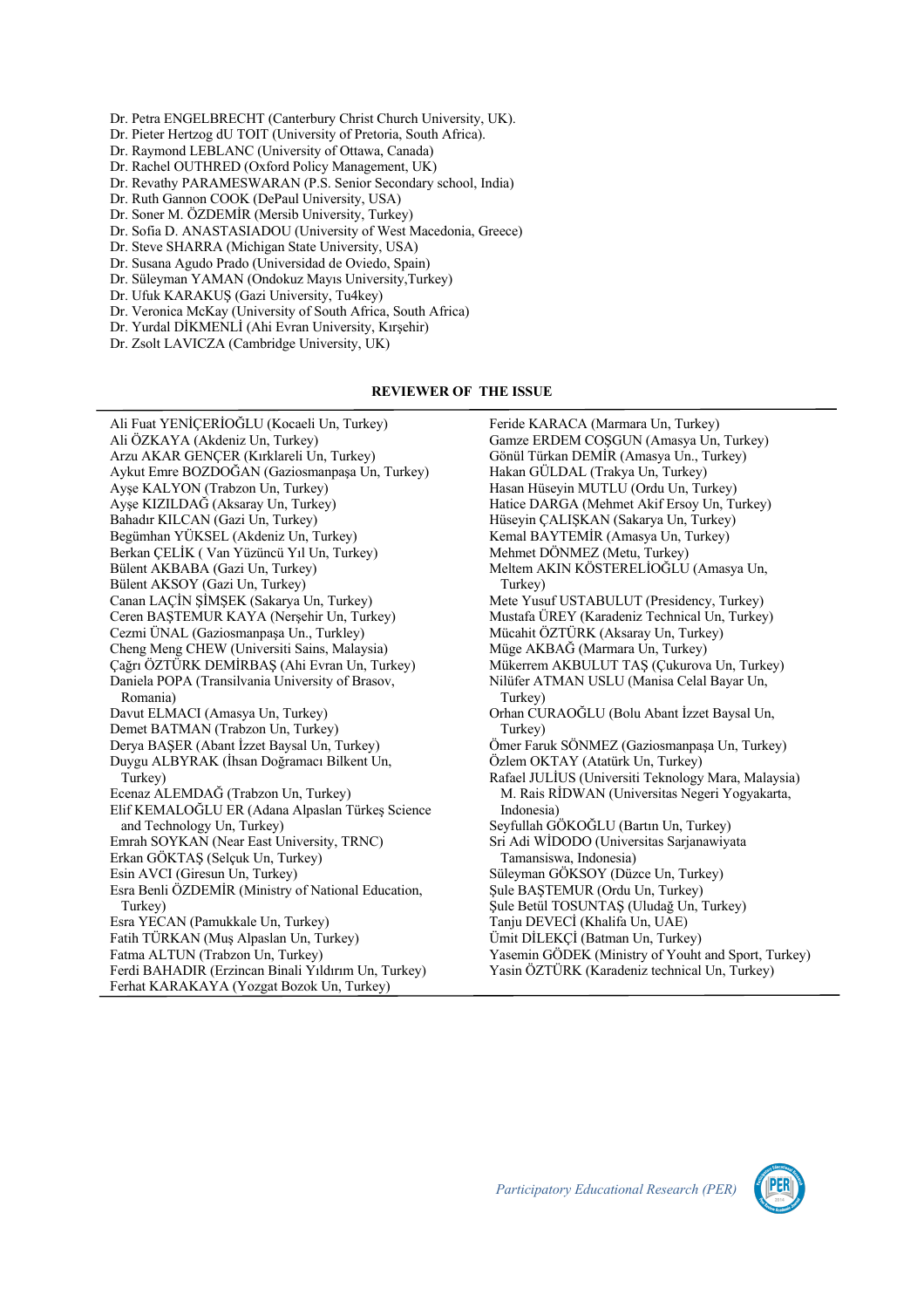## **TABLE OF CONTENTS**

| Controversial issues: A mixed study with middle school<br>students http://dx.doi.org/10.17275/per.22.1.9.4<br>Durdane ÖZTÜRK                                                                            | $1 - 18$   |
|---------------------------------------------------------------------------------------------------------------------------------------------------------------------------------------------------------|------------|
| Game Therapy Studies: A Review and Meta-Analysis<br>Samplehttp://dx.doi.org/10.17275/per.22.77.9.4<br>Suna TARKOÇİN, Mehmet SAĞLAM                                                                      | 19-32      |
| Investigating Animation-Based Achievement Tests According to Various<br>Variables http://dx.doi.org/10.17275/per.22.78.9.4<br>Elif GÜVEN DEMİR, Yücel ÖKSÜZ                                             | $33 - 52$  |
| Understanding Home Math Environments and Math Talks of Children with Low and Middle<br>Socioeconomic Statushttp://dx.doi.org/10.17275/per.22.79.9.4<br>İrem GÜRGAH OĞUL, Yaşare AKTAŞ ARNAS             | 53-70      |
| Views of the Students Learning Turkish as a Foreign Language on Distance Education during the<br>COVID-19 Pandemichttp://dx.doi.org/10.17275/per.22.80.9.4<br>Nurettin KARTALLIOĞLU                     | 71-91      |
| Teaching Practices Under the Shadow of COVID-19http://dx.doi.org/10.17275/per.22.81.9.4<br>Serkan KELEŞOĞLU, Alper YETKİNER                                                                             | $92 - 110$ |
| Teacher Anxiety Scale for Organizing Trips to Out-of-School Learning Environments: Development<br>and Validity of the Scalehttp://dx.doi.org/10.17275/per.22.82.9.4<br>Selçuk ARIK, Aykut Emre BOZDOĞAN | 111-130    |
| Augmented Reality (AR) in Language Learning: A Principled Review of 2017-2021<br>http://dx.doi.org/10.17275/per.22.83.9.4<br>Nermin PUNAR ÖZÇELİK, Gonca EKŞİ, Meltem Huri BATURAY                      | 131-152    |
| Bibliometric Profile of an Emerging Journal: Participatory Educational Research<br>http://dx.doi.org/10.17275/per.22.84.9.4<br>Rumiye ARSLAN, Keziban ORBAY, Metin ORBAY                                | 153-171    |
| Investigating Pre-Service Teachers' Behavioral Intentions to Use Web 2.0 Gamification Tools<br>http://dx.doi.org/10.17275/per.22.85.9.4<br>Zeynep TURAN, Sevda KÜÇÜK, Sinem KARABEY                     | 172-189    |
| Teachers' organizational commitment to internal and external stakeholders of the school<br>http://dx.doi.org/10.17275/per.22.86.9.4<br>Ayça KAYA                                                        | 190-212    |
| Teacher Candidates' Perceptions of the European Union (EU): A Scale Development Study and<br>Perceptions Levels http://dx.doi.org/10.17275/per.22.87.9.4<br>Yurdal DİKMENLİ                             | 213-230    |
| Investigation of Secondary School Students' Perceptions on the Concept of Health Through the Word<br>Association Test http://dx.doi.org/10.17275/per.22.88.9.4<br>Burcu KARAMAN, Ufuk KARAKUŞ           | 231-249    |
| A study on improving the awareness of science teachers about out-of-school learning<br>http://dx.doi.org/10.17275/per.22.89.9.4<br>Canan LAÇİN ŞİMŞEK, Aysun ÖZTUNA KAPLAN                              | 250-269    |
| Evaluation of the reflections of pandemic (COVID-19) on university education from the perspective<br>of faculty http://dx.doi.org/10.17275/per.22.90.9.4<br>İpek Beyza ALTIPARMAK, Gülçin CEBECİOĞLU    | 270-288    |
| Focusing on Adolescents' Emotional Awareness: Instrument Validation and Evaluation of a Training<br>Program http://dx.doi.org/10.17275/per.22.91.9.4<br>Fatma İNCEMAN KARA, Galip YÜKSEL                | 289-306    |
| Views of School Counselors on Dating Violence http://dx.doi.org/10.17275/per.22.92.9.4<br>Sare TERZI ILHAN, Şerife IŞIK                                                                                 | 307-321    |